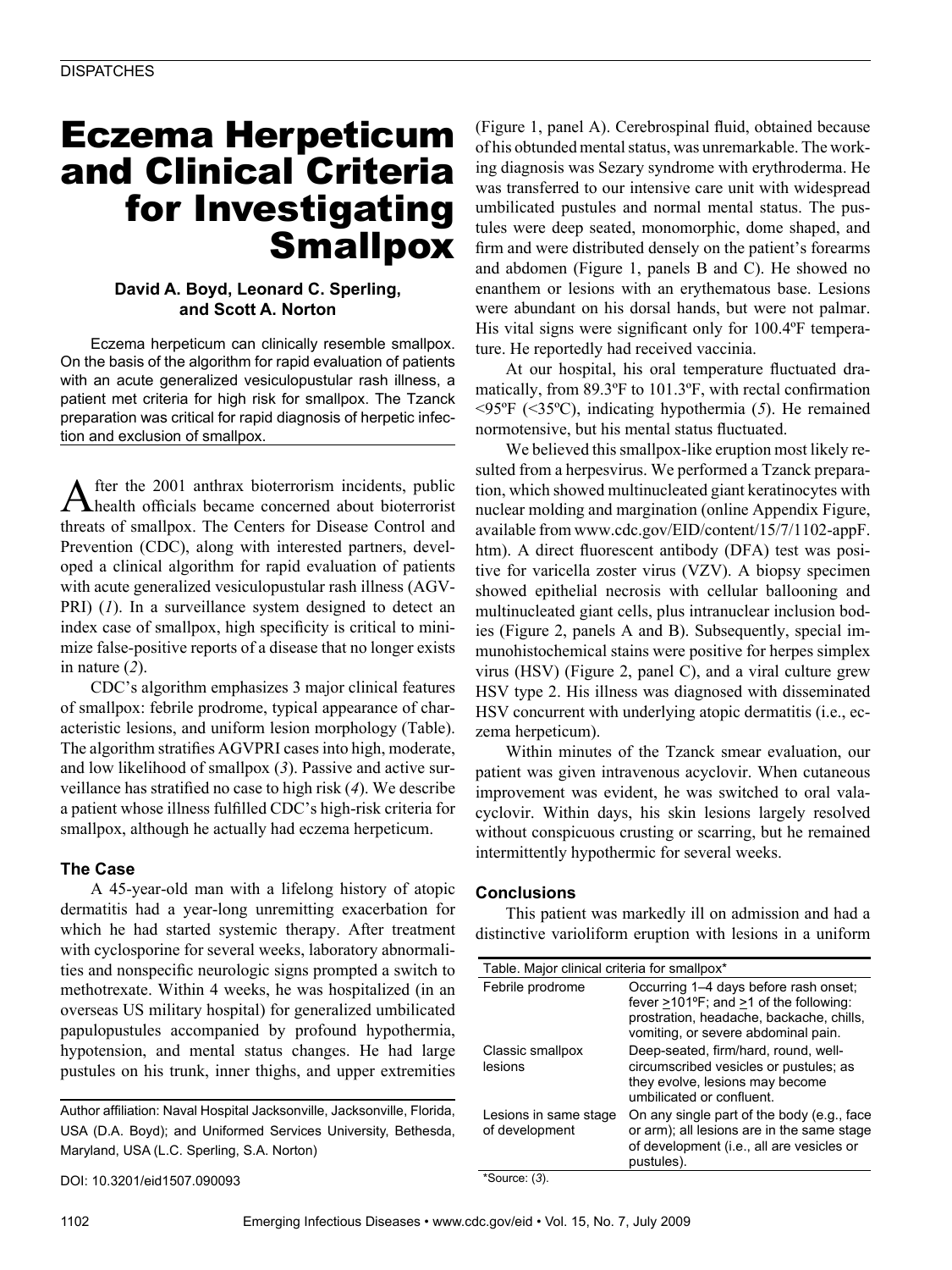

Figure 1. Clinical photographs of the patient. A) Patient with generalized pustules, which were deep seated, monomorphic, dome shaped, and firm and were distributed densely on forearms and abdomen. B) Umbilicated papulopustules. C) Umbilicated papulopustules in the same stage of evolution; no herpetiform clusters or red areolae are seen around the lesions.

stage of evolution. Consequently, smallpox was included in the differential diagnosis. Tzanck preparation promptly confirmed herpetic etiology, but we nevertheless used CDC's algorithm for evaluating AGVPRI, and our patient's illness stratified to high risk.

CDC has 3 major diagnostic criteria to designate a case as high risk for smallpox (Table) (*6*). The first is febrile prodrome, which typically lasts 1–4 days before cutaneous lesions appear and must include  $\geq 1$  of the following: prostration, headache, backache, chills, vomiting, or severe abdominal pain. Body temperature must reach  $\geq 101^{\circ}$ F. Although our patient's illness eventually met the fever criterion, his 101ºF temperature occurred only after he began antiviral treatment. He was more often markedly hypothermic during his hospitalization.

Prolonged hypothermia is associated with severe illness (*7*) and is equivalent to fever in determining critical illness (*8*), which we believe satisfies CDC's first major criterion. The second criterion requires classic cutaneous lesions that are deep seated, firm, round, well-circumscribed vesicles or pustules that may become umbilicated or confluent. The third criterion requires the same stage for most cutaneous lesions on an affected area. Our patient's illness met all 3 criteria; however, laboratory tests confirmed herpesvirus infection.

Smallpox was declared eradicated by the World Health Organization in 1977; nevertheless, some health organizations consider this illness a bioterrorism threat. Clinical smallpox typically starts with a prodrome of high fever, headache, myalgia, backache, nausea, vomiting, and diarrhea. An oropharyngeal enanthem is followed by cutaneous eruption of erythematous macules that quickly become papules. The papules evolve over days into vesicles and then pustules, often developing central umbilication. Classic smallpox lesions occur in the same stage of evolution on a body segment, which differentiates it from varicella. Smallpox lesions also tend to start peripherally. Smallpox pustules have been called "pearls of pus" to help distinguish them from the more delicate "dewdrops on rose petals," which describes typical varicella. Histopathologically, cutaneous smallpox lesions may resemble herpetic lesions except that smallpox has intracytoplasmic inclusions (Guarnieri bodies) instead of intranuclear inclusions (Lipschutz bodies) of herpetic lesions. Also, multinucleated giant keratinocytes are uncharacteristic of smallpox (*9*).

Eczema herpeticum, described by Kaposi in 1887, is most common in patients with atopic dermatitis but can occur in other conditions that disrupt epidermal integrity. In eczema herpeticum, lesions are typically monomorphic



Figure 2. Photomicrographs of the patient's eczema herpeticum. A) Epithelial necrosis with cellular ballooning and multinucleated giant cells. B) Ballooning degeneration of keratinocytes. C) Positive immunohistochemical stain for herpes simplex virus.